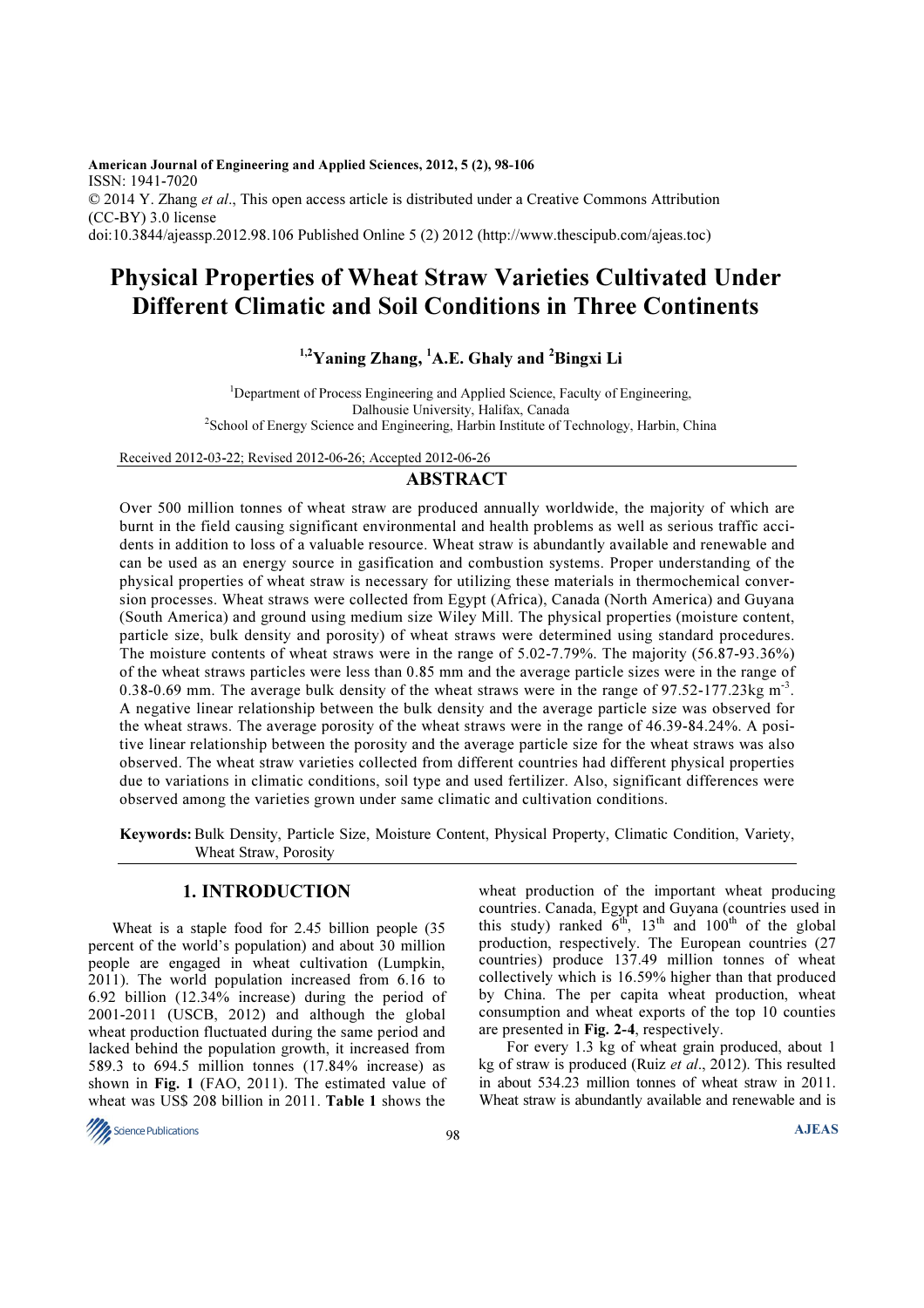currently used in some limited applications including feed stuff (Shrivastava et al., 2012), fertilizer (Xie et al., 2011), pulp and paper (Hedjazi et al., 2009), nano-materials (Chen et al., 2010) and bioethanol (Talebnia et al., 2010). However, most of the straws are burnt in the field which causes significant environmental and health problems as well as traffic accidents in addition to loss of a valuable resource (Mittal et al., 2009; Yang et al., 2008). Wheat straw is an important energy source and can be used in thermochemical conversion processes such as pyrolysis (Wild et al., 2012; Yang et al., 2010), combustion (Wang et al., 2009; Olsson, 2006) and gasification (Zhu et al., 2008; Ren et al., 2010).



Fig. 1. World population and wheat production (FAO, 2011; USCB, 2012)

Table 1. Word wheat production (FAO, 2011; USDA, 2011; GS, 2011)

|                      | Wheat production              |          |                                        |                                          |  |
|----------------------|-------------------------------|----------|----------------------------------------|------------------------------------------|--|
| Country              | Weight<br>(million<br>tonnes) | $(\%)^a$ | Yield<br>(tonnes)<br>$\hat{h}a^{-1}$ ) | Per capita<br>(tonnes<br>$person^{-1}$ ) |  |
| China                | 117.92                        | 16.98    | 4.87                                   | 0.088                                    |  |
| India                | 85.93                         | 12.37    | 2.92                                   | 0.069                                    |  |
| Russian Federation   | 56.23                         | 8.10     | 2.19                                   | 0.394                                    |  |
| <b>United States</b> | 54.41                         | 7.83     | 2.94                                   | 0.174                                    |  |
| Australia            | 28.30                         | 4.07     | 2.01                                   | 1.252                                    |  |
| Canada               | 25.26                         | 3.64     | 2.96                                   | 0.735                                    |  |
| Pakistan             | 24.00                         | 3.46     | 2.67                                   | 0.136                                    |  |
| Kazakhstan           | 22.50                         | 3.24     | 1.63                                   | 1.388                                    |  |
| Ukraine              | 22.00                         | 3.17     | 3.28                                   | 0.487                                    |  |
| Turkey               | 18.80                         | 2.71     | 2.44                                   | 0.255                                    |  |
| Argentina            | 14.50                         | 2.09     | 2.90                                   | 0.356                                    |  |
| Iran                 | 13.75                         | 1.98     | 2.02                                   | 0.184                                    |  |
| Egypt                | 8.70                          | 1.25     | 6.59                                   | 0.105                                    |  |
| Uzbekistan           | 6.30                          | 0.91     | 4.50                                   | 0.227                                    |  |
| <b>Brazil</b>        | 5.80                          | 0.84     | 2.67                                   | 0.029                                    |  |
| Morocco              | 5.80                          | 0.84     | 1.91                                   | 0.180                                    |  |
| Mexico               | 3.78                          | 0.54     | 5.35                                   | 0.033                                    |  |
| Syrian Arab Republic | 3.25                          | 0.47     | 2.17                                   | 0.157                                    |  |
| Algeria              | 2.80                          | 0.40     | 1.40                                   | 0.078                                    |  |
| EU-27                | 137.49                        | 19.80    | 5.34                                   | 0.274                                    |  |
| Other countries      | 36.99                         | 5.31     |                                        |                                          |  |

<sup>a</sup> Percentage of world production.





Fig. 2. Per capita wheat production of the top 10 countries (USDA, 2011; GS, 2011).



Fig. 3. Per capita wheat consumption of the top 10 countries (USDA, 2011; GS, 2011).



Fig. 4. Wheat exports by the top 10 countries (USDA, 2011).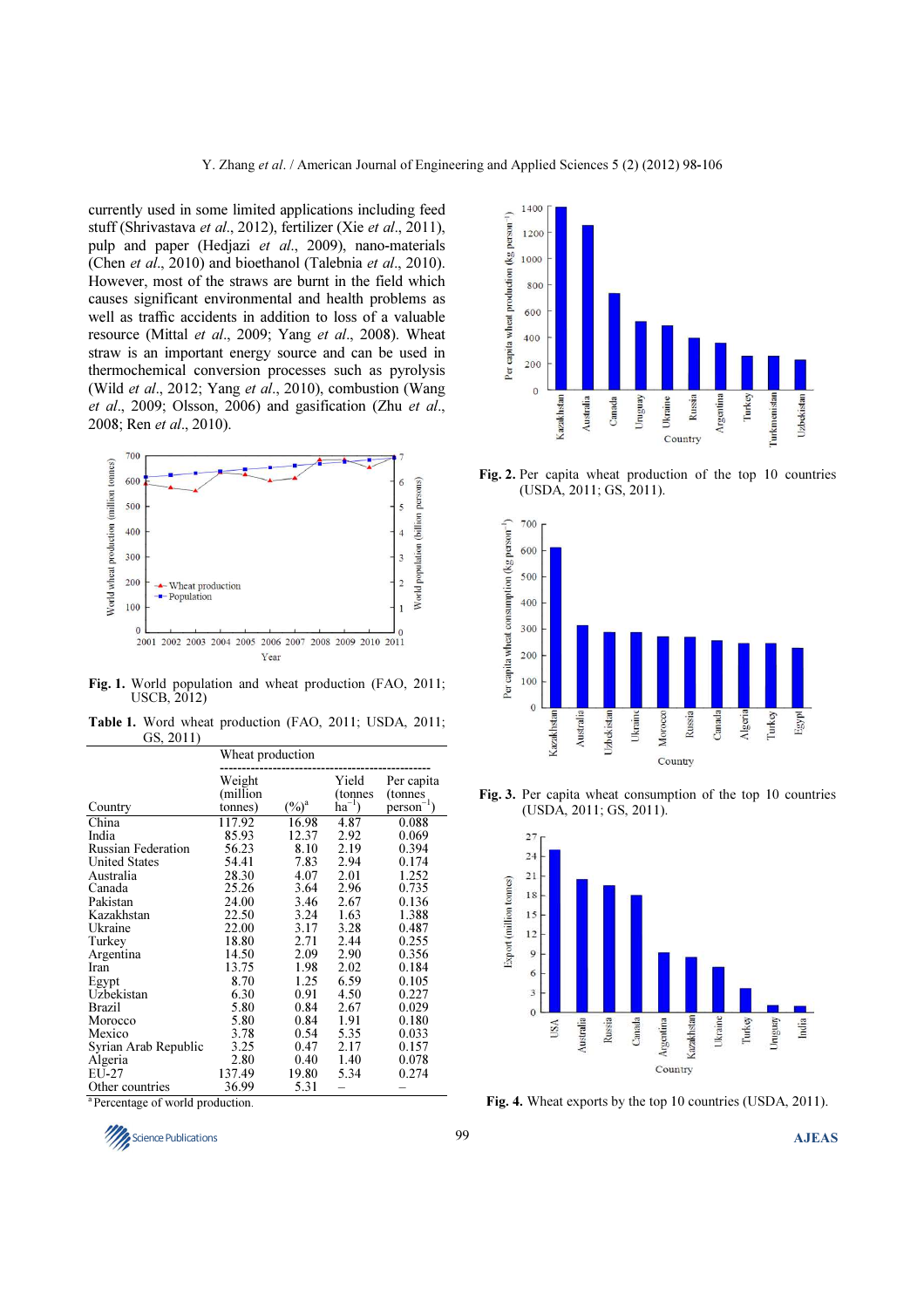The physical properties (moisture content, particle size, bulk density and porosity) of a given biomass material such as wheat straw greatly influence the design and operation of thermochemical conversion systems. High moisture content decreases the heating value of fuel, which in turn reduces the conversion efficiency as a large amount of energy would be used for the initial drying step during the conversion processes (Mansaray and Ghaly, 1997). The particle size distribution affects the flowability, heating, diffusion and rate of reaction (Guo et al., 2012; Hernández et al., 2010). The bulk density affects the economics of collection, transportation and storage as well as feeding the material into the thermochemical conversion system (Natarajan et al., 1998). Porosity affects the interstitial airflow velocity and the heat and mass transfer conditions and ultimately influences combustion parameters such as heat conductivity, burning rate, conversion efficiency and emissions (Igathinathane et al., 2010; Hamel and Krumm, 2008). Therefore, full understanding of the physical properties of wheat straw is essential for the design and operation of efficient thermochemical conversion systems such as gasifiers and combustors.

The main objectives of this study were: (a) to investigate the physical properties (moisture content, particle size distribution, bulk density and porosity) of wheat straws obtained from three different continents (Africa, North America and South America) as related to pre-processing and the design of thermochemical conversion systems and (b) to determine the effect of wheat variety and climatic and cultivation conditions on the physical properties of wheat straws obtained from different countries (Egypt, Canada and Guyana) in these continents.

## 2. MATERIALS AND METHODS

#### 2.1. Sample Collection

Six wheat straws were collected from different continents and used in this study. Giza and Sakha wheat straws were obtained from Egypt (Africa). Max and Monopol wheat straws were obtained from Canada (North America). Atlanta and Valcha wheat straws were obtained from Guyana (South America). The wheat production, climatic and soil conditions for Egypt, Canada and Guyana are shown in Table 2.

## 2.2. Sample Preparation

Wheat straw samples were ground through a coarse sieve (12.7 mm) and a 20-mesh sieve (0.85 mm) on a medium size Wiley Mill (Model X876249, Brook Crompton Parkinson Limited, Toronto, Ontario). The coarse ground samples were then reground through a 40-mesh sieve (0.425 mm) on the Wiley Mill in order to



narrow the range of particle size and thus obtain homogeneous samples.

## 2.3. Moisture Content

Moisture content was determined using the oven-drying method (ASTM 2010). A large aluminum dish was weighed using a digital balance (Model PM 4600, Mettler Instrument AG, Greifensee, Zurich). The ground sample was placed in the dish and the dish and sample were weighed. The dish and sample were then placed in an air-forced drying oven (Heratherm, Thermo Fisher Scientific Inc., Waltham, USA) and kept at 105°C until a constant weight was achieved. The dish containing the dried sample was cooled to the room temperature in a desiccator and then weighed. The moisture content was calculated on a wet basis as follows:

$$
MC = \frac{WW - DW}{WW} \times 100
$$
 (1)

where:

 $MC = The moisture content (%)$ 

 $WW =$ The wet weight of the sample and dish (g)

 $DW = The dry weight of the sample and dish (g)$ 

### 2.4. Particle Size Distribution

The particle size distribution was determined using seven standard sieves (Canadian Standard Sieve Series, W.S. Tyler Company of Canada Limited, St. Catharines, Ontario) and a bottom pan that collects everything that passed though the seventh sieve. The sieves were mounted on an electrical sieve shaker driven by a 0.25-hp electric motor running at 1725 rpm (Model Rx-86, Hoskin Scientific Limited, Gastonia, North Carolina). The sample was placed in sieve 1, which was then covered with the sieve lid. The shaker was operated at the speed of 350 rpm for 30 min. The particles collected in each sieve were weighed. The sieve number, mesh number and mesh size of the seven sieves are shown in Table 3.

Table 2. Wheat production, climatic, soil and cultivation conditions for Egypt, Canada and Guyana.

|                                                                            |          | conditions for Egypt, Canada and Ouyana. |          |  |  |  |  |  |
|----------------------------------------------------------------------------|----------|------------------------------------------|----------|--|--|--|--|--|
| Parameter                                                                  | Egypt    | Canada                                   | Guvana   |  |  |  |  |  |
| Wheat production <sup>a</sup>                                              | 8.70     | 25.26                                    | NA       |  |  |  |  |  |
| Wheat straw <sup>a</sup>                                                   | 6.69     | 19.43                                    | NA       |  |  |  |  |  |
| Wheat yield $(t \text{ ha}^1)$                                             | 6.59     | 2.96                                     | NA       |  |  |  |  |  |
| Precip. $(mm y-1)$                                                         | 26.00    | 865.00                                   | 2418     |  |  |  |  |  |
| Minimum Tem. $(^{\circ}C)$                                                 | 9.00     | $-16.00$                                 | 24       |  |  |  |  |  |
| Maximum Tem. (°C)                                                          | 35.00    | 27.00                                    | 32       |  |  |  |  |  |
| Average Tem. $({}^{\circ}\overset{\sim}{C})^{\circ}$                       | 23.00    | 20.00                                    | 28       |  |  |  |  |  |
| Soil type                                                                  | Alluvial | Podzolic                                 | Alluvial |  |  |  |  |  |
| Fertilizer                                                                 | Ammonium | Nitrogen                                 | Natural  |  |  |  |  |  |
| Planting time                                                              | 9-11     | $4 - 5$                                  | 4-5      |  |  |  |  |  |
| Harvesting time                                                            | $4 - 5$  | $6 - 8$                                  | $6 - 7$  |  |  |  |  |  |
| Growing duration <sup>c</sup>                                              | 120-140  | 80-100                                   | 80-110   |  |  |  |  |  |
| ь<br>$\sim$ $\sim$ $\sim$ $\sim$ $\sim$ $\sim$<br>$\overline{\phantom{a}}$ |          | $\sim$<br>$\overline{\phantom{a}}$       |          |  |  |  |  |  |

<sup>a</sup>: Million tonnes; <sup>b</sup>: During harvesting season; <sup>c</sup>: Days; NA: Not Available.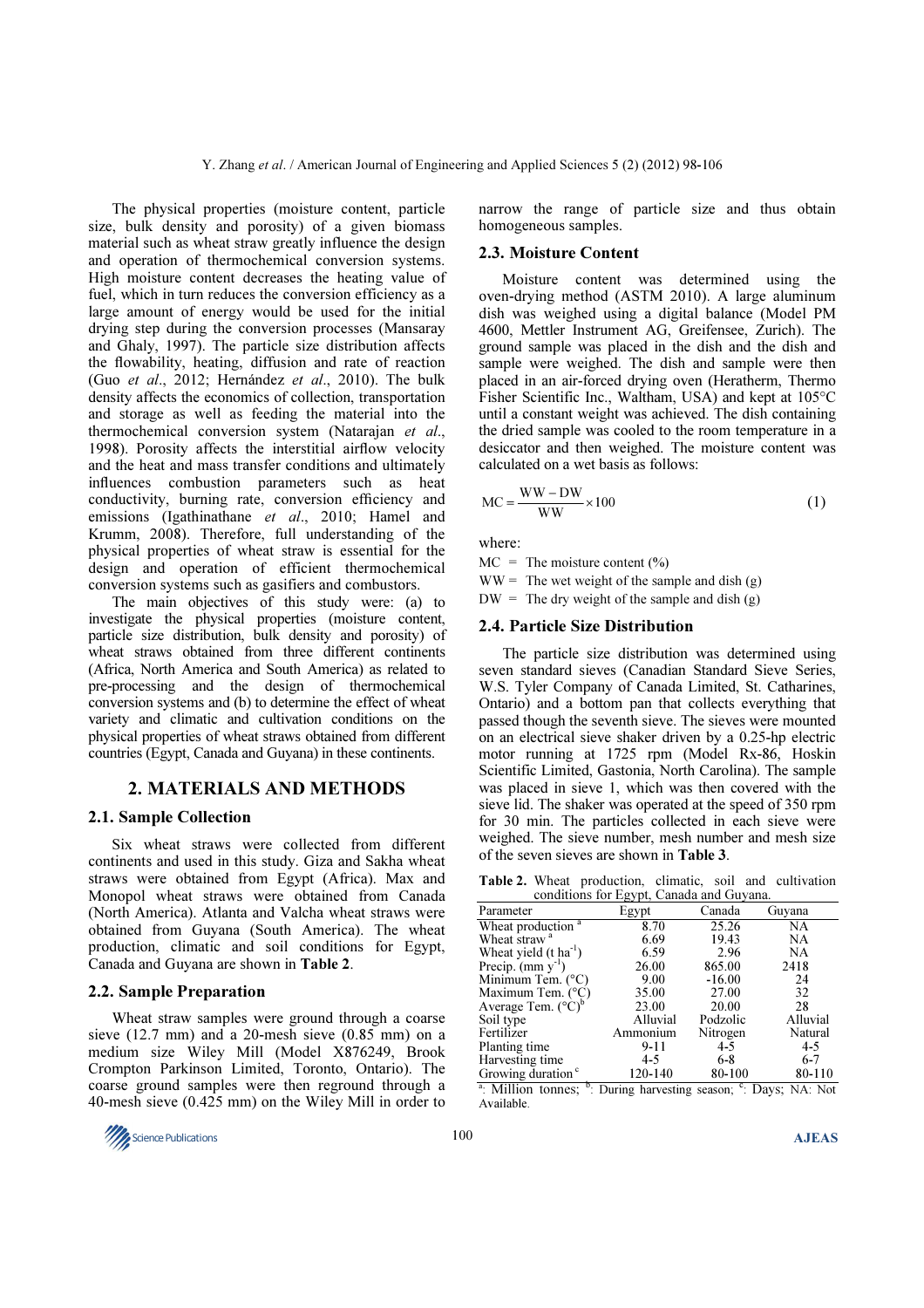| <b>Table 3.</b> Sieve number, mesh number and mesh size. |             |                |  |  |  |
|----------------------------------------------------------|-------------|----------------|--|--|--|
| Sieve number                                             | Mesh number | Mesh size (mm) |  |  |  |
|                                                          | 20          | 0.850          |  |  |  |
|                                                          | 25          | 0.710          |  |  |  |
|                                                          | 35          | 0.500          |  |  |  |
|                                                          | 40          | 0.425          |  |  |  |
|                                                          | 45          | 0.355          |  |  |  |
|                                                          | 50          | 0.300          |  |  |  |
|                                                          | 70          | 0.212          |  |  |  |
| Pan                                                      |             | 0.000          |  |  |  |

## 2.5. Bulk Density

An empty container (150 mL) was weighed using a digital balance (Model PM 4600, Mettler Instrument AG, Greifensee, Zurich) to the nearest 0.0001g. The container was filled with the sample and the material was slightly compacted to ensure absence of large void spaces. The container and the sample were then weighed. Three replicates were carried out. The wet bulk density of the sample was calculated from the following equation:

$$
\rho_{b} = \frac{(W_{2} - W_{1})}{V}
$$
 (2)

where:

 $\rho_b$  = The bulk density of the sample (g cm<sup>-3</sup>)  $W_2$  = The weight of the container and sample (g)

 $W_1$  = The weight of the container (g)

 $V =$  The volume of the container  $(cm<sup>3</sup>)$ 

#### 2.6. Porosity

The porosity of biomass was determined using the water pycnometer method. A sample of approximately 33 ml was placed in a 100 mL graduated cylinder. A wire mesh screen was placed on the top of the sample to prevent material from floating once submerged in water. Distilled water was slowly poured over the sample until the water level was above the top of the sample. The cylinder was gently rocked from side to side ten times to free trapped air bubbles before recording the final water level. The amount of added water and the water level were recorded to the nearest 1 mL. The cylinder was emptied and cleaned thoroughly after each test. Three replicates were carried out. The porosity of biomass was calculated from the following equation:

$$
P(\%) = \frac{V_i - V_f}{V_s} \times 100
$$
 (3)

where:

 $P =$  The porosity of the sample  $(\%)$ 

 $V_i$  = The combined volume of the sample plus added water (mL)  $V_f$  = The final total volume of the sample and added water (mL)  $V_s$  = The volume of the sample (mL)

# $\frac{101}{\sqrt{2}}$  Science Publications **AJEAS**

## 3. RESULTS AND DISCUSSION

### 3.1. Moisture Content

Table 4 shows the moisture content results of the wheat straws the moisture content was 5.16% and 7.79% for the Giza and Sakha wheat straws from Egypt, 5.79% and 5.02% for the Max and Monopol wheat straws from Canada and 5.79% and 5.25% for the Atlanta and Valcha wheat straws from Guyana, respectively. Giza (5.16%) and Sakha (7.79%) wheat straws have different moisture content even though they were obtained from the same country (Egypt) and grown and harvested under same soil and climatic conditions. Similar results were observed with the straws obtained from Canada and Guyana which emphasize the fact that different varieties had different moisture contents even if they were cultivated, collected and stored under same conditions.

The moisture content values obtained in this study (5.02-7.79%) are higher than the value of 4.0% reported by Adapa et al. (2009) for the wheat straw from Canada, but lower than the value of 8.30% reported by Mani et al. (2006), the value of 8.52% reported by Jiménez et al. (2000) and the values of 10-13% reported by Ghaly and Al-Taweel (1990) for the wheat straws from Canada. These variations could be explained as due to storage under different conditions and the use of different techniques to determine the moisture content. The sample reported by Adapa et al. (2009) was acquired during the summer and kept for a long time, the sample reported by Mani et al. (2006) was oven-dried for 1 hour at 130°C, the sample reported by Jiménez *et al.* (2000) was sun-dried, the samples reported by Ghaly and Al-Taweel (1990) were collected from the field after harvesting while the samples used in this study were oven-dried at 105°C for about 24 hours.

Liang et al. (2003) and Pommier et al. (2008) stated that the moisture content provides a medium for the transport of dissolved nutrients required for the metabolic and physiological activities of microorganisms in the solid fuels and an increase in moisture content will increase the biodegradation rate of organic material, resulting in the loss of solid fuels. High moisture content of wheat straw substantially affects its quality as a fuel source and decreases its heating value, which in turn reduces the conversion efficiency and performance of the system, because a large amount of energy would be used for vaporization of the fuel moisture during the conversion processes (Chen *et al.*, 2009; Ghaly and Al-Taweel, 1990). A dry material is thus preferred for storage, gasification and combustion, although a certain amount of moisture in the fuel is beneficial for gasification (Swierczynski et al., 2007).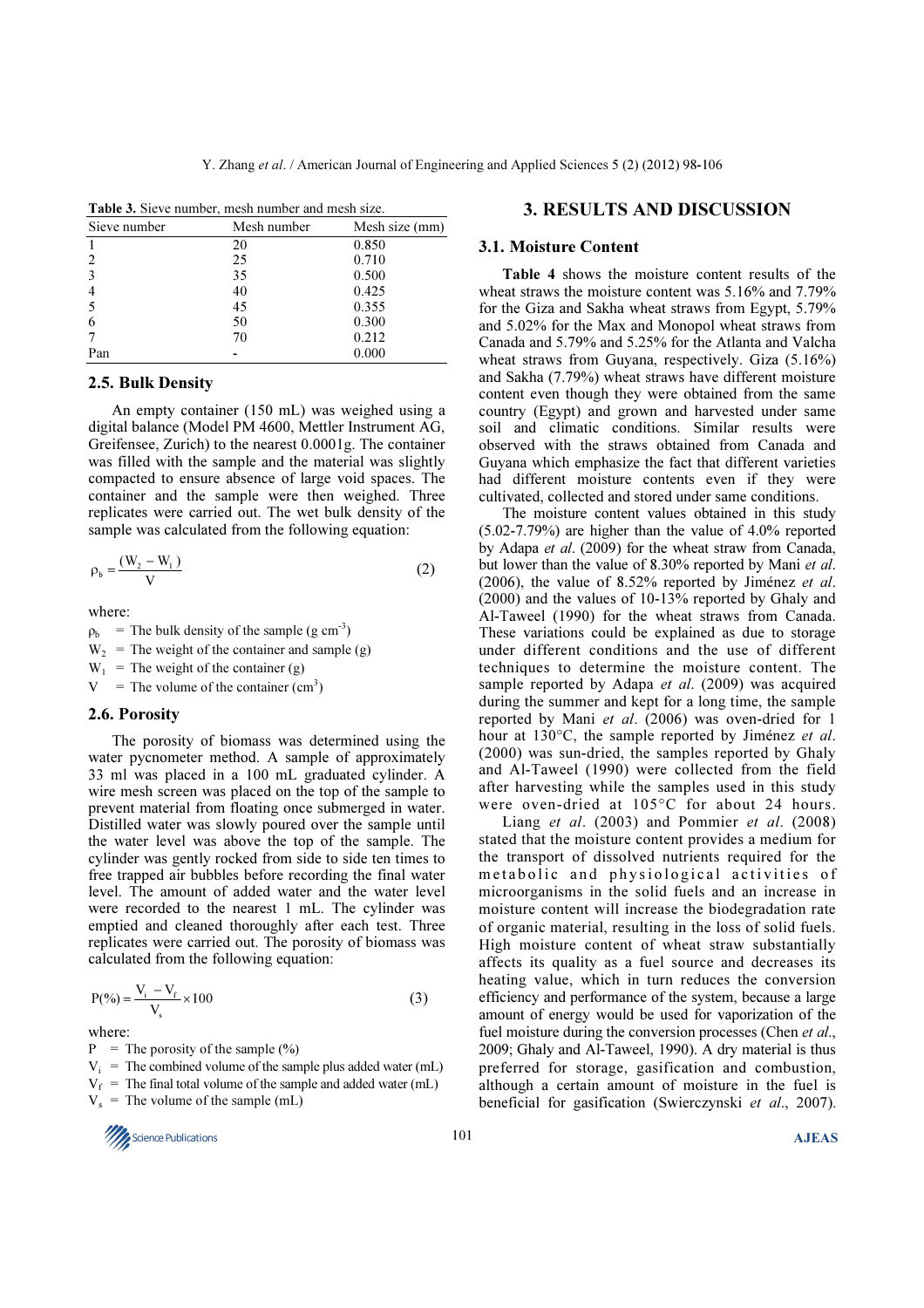| <b>Table 4.</b> Moisture content of wheat straws. |                                    |  |  |  |
|---------------------------------------------------|------------------------------------|--|--|--|
| Wheat straw                                       | Moisture content $(\frac{9}{0})^a$ |  |  |  |
| Giza                                              | 5.16                               |  |  |  |
| Sakha                                             | 7.79                               |  |  |  |
| Max                                               | 5.79                               |  |  |  |
| Monopol                                           | 5.02                               |  |  |  |
| Atlanta                                           | 5.79                               |  |  |  |
| Valcha                                            | 5.25                               |  |  |  |

<sup>a</sup> Average of three replicates.

Table 5. Particle size distribution of wheat straws. Weight percentage  $(\%)^4$ 

|                    | $\ldots$ eight percentage (70) |       |        |       |        |       |
|--------------------|--------------------------------|-------|--------|-------|--------|-------|
|                    | Egypt                          |       | Canada |       | Guyana |       |
| Size range<br>(mm) |                                | 2     | 3      | 4     |        | 6     |
| $0 - 0.212$        | 26.76                          | 17.66 | 6.61   | 3.30  | 3.86   | 3.66  |
| $0.212 - 0.300$    | 17.09                          | 16.65 | 7.13   | 4.76  | 5.17   | 4.49  |
| $0.300 - 0.355$    | 11.77                          | 14.17 | 7.84   | 5.42  | 6.32   | 5.23  |
| $0.355 - 0.425$    | 10.29                          | 12.05 | 8.78   | 7.60  | 7.22   | 6.46  |
| $0.425 - 0.500$    | 10.13                          | 11.28 | 9.33   | 8.25  | 8.36   | 7.74  |
| $0.500 - 0.710$    | 9.64                           | 10.60 | 13.37  | 16.02 | 12.79  | 14.22 |
| $0.710 - 0.850$    | 7.68                           | 9.08  | 14.11  | 16.25 | 13.15  | 19.15 |
| >0.850             | 6.64                           | 8.51  | 32.83  | 38.40 | 43.13  | 39.05 |

|  | <sup>a</sup> Average of three replicates; 1, 2, 3, 4, 5 and 6 represent the Giza, |  |  |  |  |  |
|--|-----------------------------------------------------------------------------------|--|--|--|--|--|
|  | Sakha, Max, Monopol, Atlanta and Valcha wheat straws, respectively.               |  |  |  |  |  |



Fig. 5. Particle size distribution.

## 3.2. Particle Size Distribution

The results of the particle size distribution of wheat straws are presented in Table 5 and Fig. 5. The majority (56.87-93.36%) of the wheat straw particles were less than 0.85 mm. These values are within the range of 0-1.190 mm reported by Adapa *et al.* (2009) for the wheat straw from Canada. However, they are lower than the value of 3.17-12.27 mm presented by Chevanan et al. (2010) for the wheat straw from USA and higher than the value of 0-0.1 mm reported by Lequart et al. (2000) for the wheat straw from France. These differences could be the result of using different grinding procedures and different sieves. The sample presented by Chevanan et al. (2010) was chopped in a knife mill, the sample reported by Lequart *et al.* (2000) was processed by a rotative knife mill and then homogenized by a short ball milling whereas the samples in this study were ground through 3 sieves: a coarse sieve (12.7 mm), a 20-mesh sieve (0.85 mm) and a 40-mesh sieve (0.425 mm).



Fig. 6. Average particle size.

Figure 6 shows the average particle size of the wheat straws. The average particle sizes for Giza, Sakha, Max, Monopol, Atlanta and Valcha wheat straws were 0.38 mm, 0.42, 0.62, 0.68, 0.68 and 0.69 mm, respectively. The Egyptian varieties had more fine particles than the Canadian and Guyanese varieties. The results showed that the varieties grown under the same climatic, soil and cultivation conditions had different particle size distribution and different average particle size as a result of differences in the climatic, soil and cultivation conditions of the three countries used in this study.

The average particle sizes (0.38-0.69 mm) of the wheat straws observed in this study are similar to the value of 0.398 mm reported by Adapa et al. (2009) and the values of 0.281-0.639 mm reported by Mani et al. (2006). They are within the range of 0.325-1.350 mm presented by Mani et al. (2010) and lower than the values of 1.33-1.37 mm reported by Shaw et al. (2009) for the wheat straws from Canada. These variations could be explained as due to the use of different grinding and pretreatment techniques. The samples in this study were ground through 12.7, 0.85 and 0.425 mm sieves, whereas the samples reported by Mani et al. (2006) were milled through 3.2, 1.6 and 0.8 mm sieves, the samples reported by Shaw et al. (2009) were pretreated under steam autohydrolysis at 200°C and 1.45-1.50 MPa for 4 min.

Ryu et al. (2006) stated that large particles are thermally thick thereby having slow devolatilization rate and more distributed heat transfer to nearby particles. On the other hand, small particles of fuel may enhance the reaction area and result in high burning rates and ignition front speeds (Kwong et al., 2007). Small particle size can also significantly increase the bulk density of biofuels and eventually increase the energy density and reduce the cost of transport and storage (Sangnark and Noomhorm, 2004; Chiueh et al., 2012; Deng et al., 2009). Size reduction therefore appears to be beneficial and important for pretreatment of biofuels before the utilization (Zhang and Zhang, 1999).

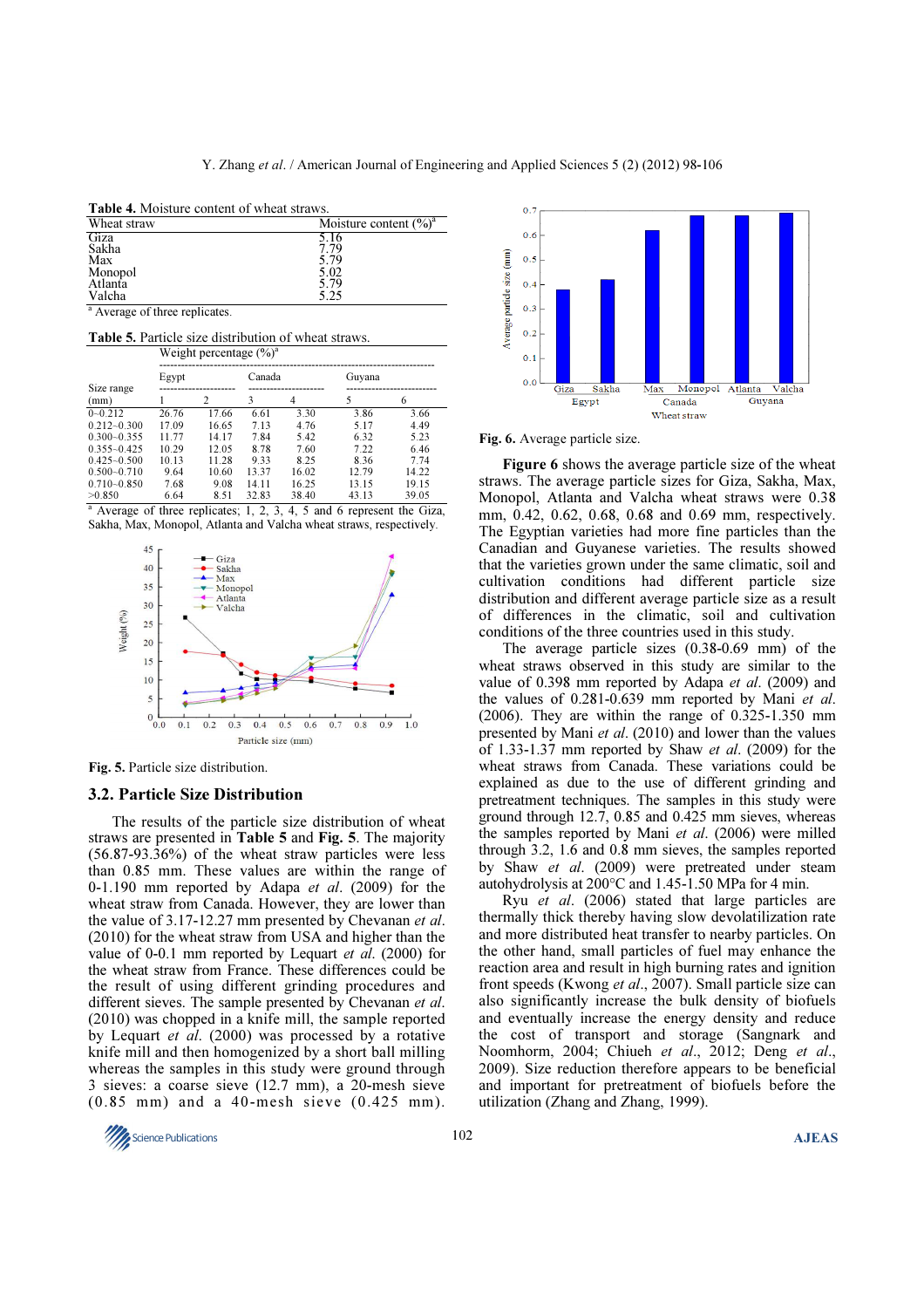Table 6. Bulk density of wheat straws.

| Wheat straw | Bulk density (kg m <sup>-3</sup> ) <sup>a</sup> |
|-------------|-------------------------------------------------|
| Giza        | 177.23                                          |
| Sakha       | 160.75                                          |
| Max         | 108.66                                          |
| Monopol     | 99.04                                           |
| Atlanta     | 98.82                                           |
| Valcha      | 97.52                                           |

<sup>a</sup> Average of three replicates.



Fig. 7. Relationship between bulk density and average particle size.

## 3.3. Bulk Density

Table 6 shows the bulk density of the wheat straws. The average bulk density was  $177.23 \text{ kg m}^3$ ,  $160.75 \text{ kg}$  $\text{m}^3$ , 108.66 kg m<sup>-3</sup>, 99.04 kg m<sup>-3</sup>, 98.82 kg m<sup>-3</sup> and 97.52 kg m-3 for Giza, Sakha, Max, Monopol, Atlanta and Valcha wheat straws, respectively. These values  $(97.52-177.23 \text{ kg} \text{ m}^3)$  are similar to the values of 97.37-121.29 kg  $\text{m}^3$  reported by Mani et al. (2006) and the values of  $88-117.57$  kg m<sup>-3</sup> reported by Shaw *et al.* (2009) for the wheat straws from Canada. However, they are higher than the values of  $25.06-62.75$  kg m<sup>3</sup> presented by Chevanan et al. (2010) for the wheat straw from USA and lower than the value of 269 kg m<sup>-3</sup> reported by Adapa et al. (2009) for the wheat straw from Canada. These differences could be the result of using different grinding procedures and equipment. The samples reported by Chevanan et al. (2010) were chopped in a knife mill, the samples reported by Adapa et al. (2009) were chopped using a pair of scissors and then subsequently ground using a forage grinder, whereas the samples in this study were ground in a Hammer mill (12.7, 0.85 and 0.425 mm).

 In this study, a negative linear relationship between the bulk density and the average particle size was observed (Fig. 7), the larger the particle size the more void will be in the material and the lower the bulk density. This relationship can be described by the following equation:

 $BD = 286.97 - 276.77PS$  (R<sup>2</sup> = 0.97) (4)

where:

 $BD =$ The bulk density (kg m<sup>-3</sup>)

 $PS = The average particle size (mm)$ 

Rozainee et al. (2008) stated that the bulk density of fuel affects its residence time in the reactor. Lower bulk density may result in lower conversion efficiency, as it gives rise to poor mixing characteristics and a nonuniform temperature distribution, both of which create unfavorable operating conditions of the thermochemical conversion systems. Densification of wheat straw by pelletizing can increase its density to more than 600 kg m<sup>-3</sup> (Theerarattananoon *et al.*, 2011) and compaction of wheat straw can increase its density to 813-931 kg m<sup>-3</sup> (Adapa et al., 2009). The major advantages of this technique include high volumetric density and energy content, lower transportation and storage costs and lower emissions during combustion (Ryu et al., 2006; Mani et al., 2006; Khan et al., 2009). The high investment on equipment and energy input required for pelletization and compaction are the major constrains of the densification process (Adapa et al., 2009). However, the high cost of oil, current demand for biomass utilization and technology improvement will make the processes of densification and compaction more attractive.

## 3.4. Porosity

Table 7 shows the porosity results of the wheat straws. The average porosity was 46.39, 51.25, 75.65, 82.89, 83.00 and 84.24% for Giza, Sakha, Max, Monopol, Atlanta and Valcha wheat straws, respectively. The results indicate that different wheat straws obtained from different countries have different porosities. Also, the varieties grown under the same soil and climatic conditions have different porosities.

The porosity values (46.39-84.24%) obtained in this study are slightly higher than the values of 25.06-62.75% presented by Chevanan *et al.* (2010) for the wheat straw from USA and similar to the value of 83.03% (calculated from the bulk density and particle density of wheat straw) reported by Adapa et al. (2009) for the wheat straw from Canada. They are, however, lower than the values of 87.86-93.30% (non-treated) and 92.75-96.34% (steam exploded) reported by Adapa et al. (2011) for the wheat straw from Canada, the values of 90.52-91.52% reported by Mani et al. (2006) and the values of 91.50-92.81% reported by Shaw et al. (2009) for the wheat straws from Canada and the value of 96.97% presented by Biricik et al. (1999) for the wheat straw from Turkey. These variations may also be due to the use of different grinding procedures, pretreatment techniques and wheat straw variety.

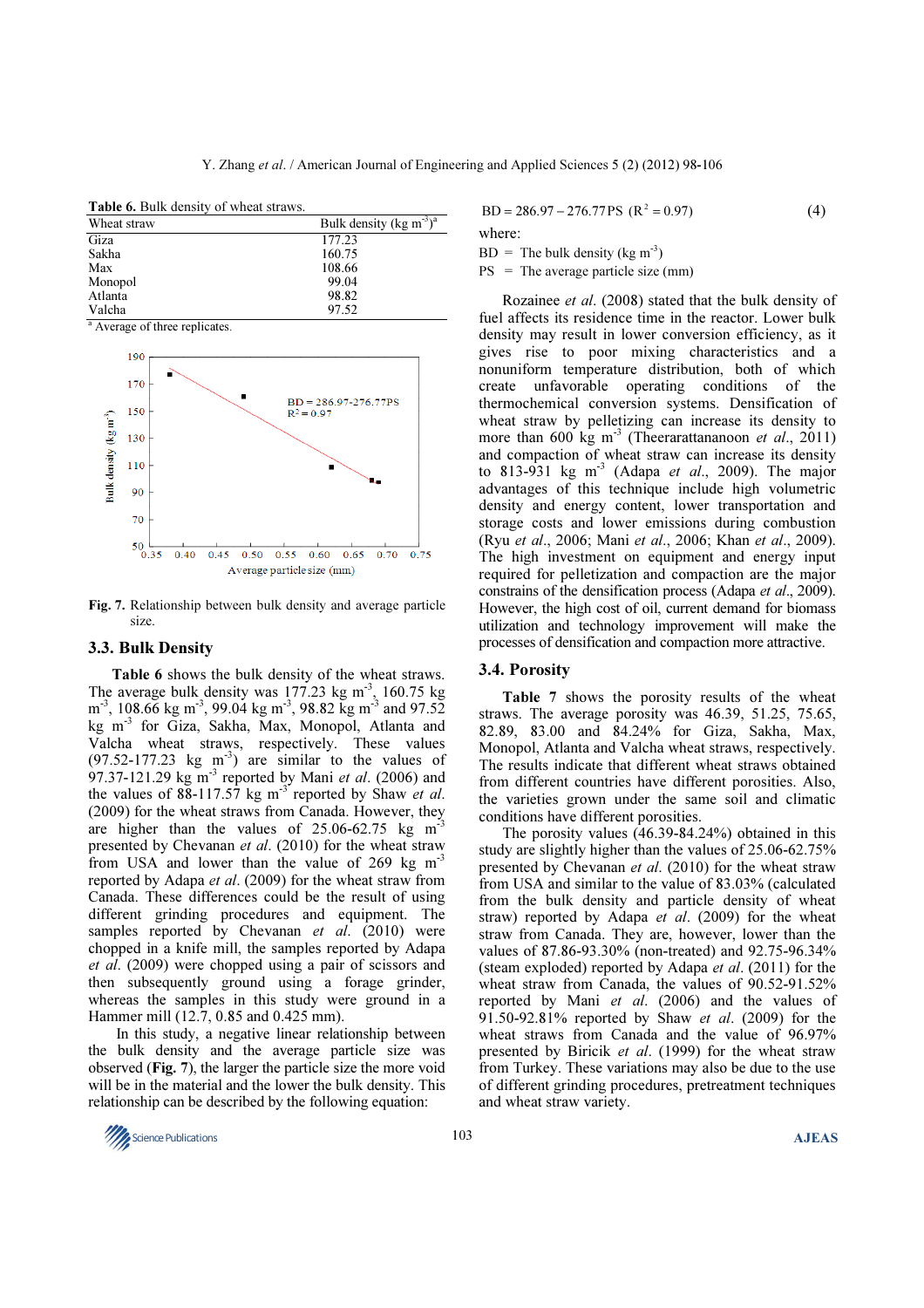Table 7. Porosity of wheat straws.

| Wheat straw | Porosity $(\frac{6}{9})^a$ |
|-------------|----------------------------|
| Giza        | 46.39                      |
| Sakha       | 51.25                      |
| Max         | 75.65                      |
| Monopol     | 82.89                      |
| Atlanta     | 83.00                      |
| Valcha      | 84.24                      |

<sup>a</sup> Average of three replicates.



Fig. 8. Relationship between porosity and average particle size.

Igathinathane et al. (2010) stated that the porosity of biomass samples depends on a number of factors including particle size distribution, particle shape, shaking and pressing. Differences in average particle size can result from using different procedures and will significantly affect the porosity. A positive linear relationship between the porosity and the average particle size for the wheat straws is observed in this study and is shown in Fig. 8, the smaller the particle size the lower the porosity of the material. The relationship can be described by the following equation:

$$
P = 121.97 \text{ PS} \left( R^2 = 1.00 \right) \tag{5}
$$

where:

 $P =$ The porosity  $(\% )$ 

A decrease in the porosity will increase the interstitial airflow velocity and brings changes in heat and mass transfer conditions and ultimately influences the combustion parameters such as heat conductivity, burning rate, conversion efficiency and emissions (Igathinathane et al., 2010; Hamel and Krumm, 2008). Pelletizing or compacting can decrease the porosity of biomass samples. However, these dense materials may deteriorate the flow characteristics in the gasifier or combustor, thereby causing post-processing problems (Chen et al., 2009).

# $\frac{104}{\sqrt{25}}$  Science Publications **AJEAS**

## 3.5. Effects of Variety and Climatic and Cultivation Conditions

The results obtained from this study showed significant differences in the physical properties of the wheat straws collected from different countries (Egypt, Canada and Guyana) located in three different continents (Africa, North America and South America). These may be due to variations in climatic conditions (temperature, precipitation and length of cultivation season) and cultivation conditions (soil type and used fertilizer) as shown in Table 2. Also, significant differences were observed among the varieties grown under same climatic and cultivation conditions.

## 4. CONCLUSION

The physical properties of wheat straws obtained from three countries Egypt (Africa), Canada (North America) and Guyana (South America) were determined. These included moisture content, particle size distribution, bulk density and porosity. The moisture contents of wheat straws were in the range of 5.02-7.79%. The majority (56.87-93.36%) of the wheat straw particles were less than 0.85 mm and the average particle sizes were in the range of 0.38-0.69 mm. The bulk density of the wheat straws was in the range of 97.52-177.23 kg m<sup>-3</sup>. A negative linear relationship between the bulk density and the average particle size was observed. The porosity of the wheat straws was in the range of 46.39-84.24%. A positive linear relationship between the porosity and the average particle size was observed. The results obtained from this study indicate that the wheat straw varieties collected from different countries located in different continents have different physical properties due to variations in climatic conditions, soil type and fertilizer used. Also, significant differences were observed among varieties grown under same climatic and cultivation conditions.

## 5. ACKNOWLEDGEMENT

The project was funded by National Science and Engineering Council (NSERC) of Canada. The authors would like to thank Mr. Rye Dube and Mr. Weida Shi for their technical support during the grinding experiments.

## **REFERENCES**

- Adapa, P., L. Tabil and G. Schoenau, 2009. Compaction characteristics of barley, canola, oat and wheat straw.<br>Biosyst. Eng., 104: 335-344. DOI: Biosyst. Eng., 104: 335-344. DOI: 10.1016/j.biosystemseng.2009.06.022
- Adapa, P., L. Tabil and G. Schoenau, 2011. Grinding performance and physical properties of non-treated and steam exploded barley, canola, oat and wheat straw. Biomass Bioenergy, 35: 549-561. DOI: 10.1016/j.biombioe.2010.10.004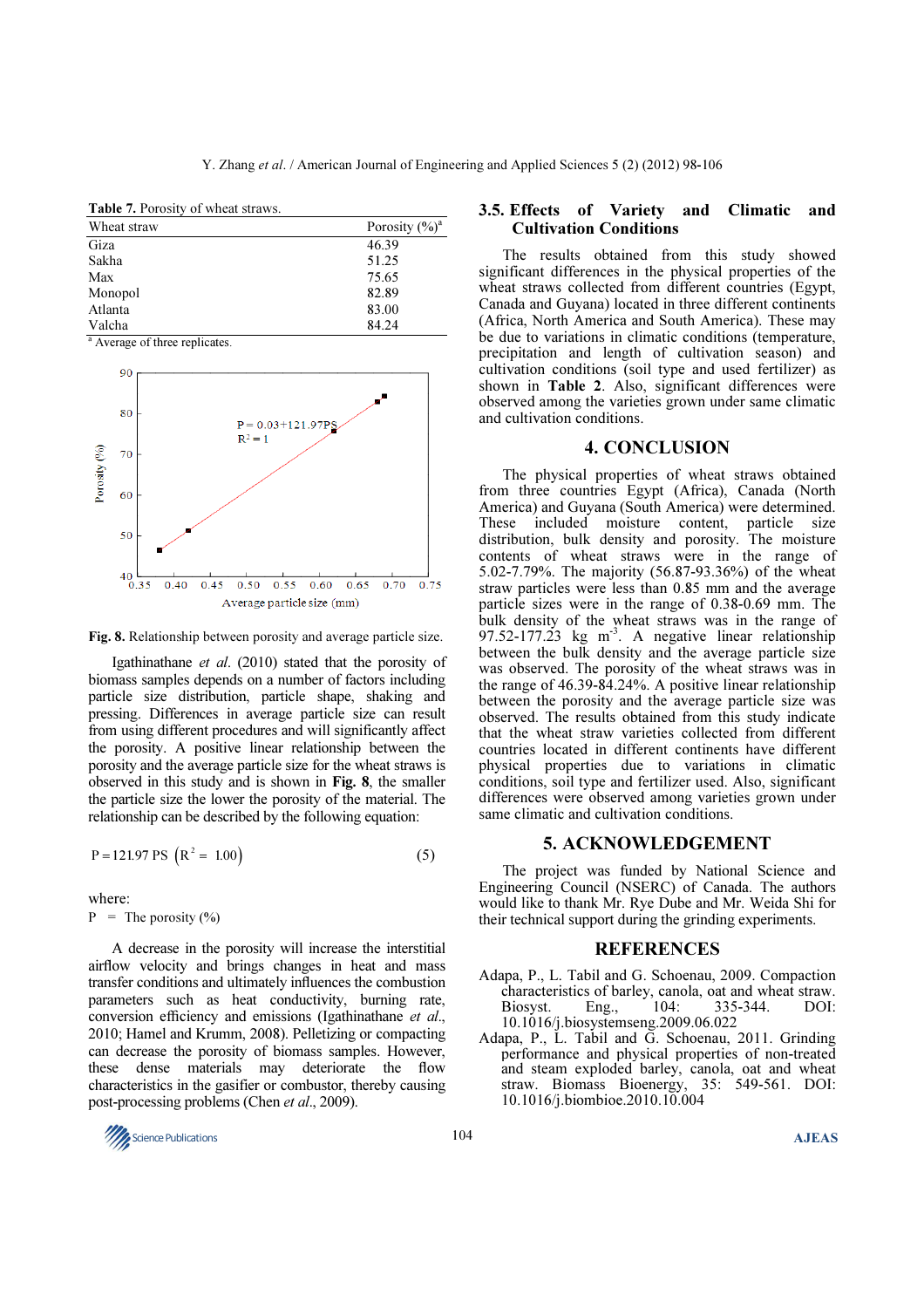- Biricik, H., F. Akoz, I.I. Berktay and A.N. Tulgar, 1999. Study of pozzolanic properties of wheat straw ash. Cement Concrete Res., 29: 637-643. DOI: 10.1016/S0008-8846(98)00249-X
- Chen, H., F. Wang, C. Zhang, Y. Shi and G. Jin et al., 2010. Preparation of nano-silica materials: The concept from wheat straw. J. Non-Crystalline Solids, 356: 2781-2785. DOI: 10.1016/j.jnoncrysol.2010.09.051
- Chen, L., L. Xing and L. Han, 2009. Renewable energy from agro-residues in China: Solid biofuels and biomass briquetting technology. Renew. Sustain. Energy Rev., 13: 2689-2695. DOI: 10.1016/j.rser.2009.06.025
- Chevanan, N., A.R. Womac, V.S.P. Bitra, C. Igathinathane and Y.T. Yang et al., 2010. Bulk density and compaction behavior of knife mill chopped switchgrass, wheat straw and corn stover. Bioresource Technol., 101: 207-214. DOI: 10.1016/j.biortech.2009.07.083
- Chiueh, P.T., K.C. Lee, F.S. Syu and S.L. Lo, 2012. Implications of biomass pretreatment to cost and carbon emissions: Case study of rice straw and Pennisetum in Taiwan. Bioresou. Technol., 108: 285-294. DOI: 10.1016/j.biortech.2012.01.006
- Deng, J., G.J. Wang, J.H. Kuang, Y.L. Zhang and Y.H. Luo, 2009. Pretreatment of agricultural residues for co-gasification via torrefaction. J. Analytical Applied Pyrolysis, 86: 331-337. DOI: 10.1016/j.jaap.2009.08.006
- FAO, 2011. FAO cereal supply and demand brief. Food and Agriculture Organization.
- Ghaly, A.E. and A. Al-Taweel, 1990. Physical and thermochemical properties of cereal straws. Energy Sour., 12: 131-145. DOI: 10.1080/00908319008960195
- GS, 2011. Overview of the world's nations and their population. Global Statistics.
- Guo, Q., X. Chen and H. Liu, 2012. Experimental research on shape and size distribution of biomass particle. Fuel, 94: 551-555. DOI: 10.1016/j.fuel.2011.11.041
- Hamel, S. and W. Krumm, 2008. Near-wall porosity characteristics of fixed beds packed with wood chips. Powder Technol., 188: 55-63. DOI: 10.1016/j.powtec.2008.03.011
- Hedjazi, S., O. Kordsachia, R. Patt, A.J. Latibari and U. Tschirner, 2009. Alkaline Sulfite-Anthraquinone (AS/AQ) pulping of wheat straw and Totally Chlorine Free (TCF) bleaching of pulps. Ind. Crops Produ., 29: 27-36. DOI: 10.1016/j.indcrop.2008.03.013
- Hernández, J.J., G. Aranda-Almansa and A. Bula, 2010. Gasification of biomass wastes in an entrained flow gasifier: Effect of the particle size and the residence time. Fuel Process. Technol., 91: 681-692. DOI: 10.1016/j.fuproc.2010.01.018
- Igathinathane, C., J.S. Tumuluru, S. Sokhansanj, X. Bi and C.J. Lim et al., 2010. Simple and inexpensive method of wood pellets macro-porosity measurement. Bioresour. Technol., 101: 6528-6537. DOI: 10.1016/j.biortech.2010.03.034
- Jiménez, L., I. Pérez, M.J.D.L. Torre, F. López, J. Ariza, 2000. Use of formaldehyde for making wheat straw cellulose pulp. Bioresour. Technol., 72: 283-288.
- Khan, A.A., W. de Jong, P.J. Jansens, H. Spliethoff, 2009. Biomass combustion in fluidized bed boilers: Potential problems and remedies. Fuel Process. Technol., 90: 21-50. DOI: 10.1016/j.fuproc.2008.07.012
- Kwong, P.C.W., C.Y.H. Chao, J.H. Wang, C.W. Cheung and G. Kendall, 2007. Co-combustion performance of coal with rice husks and bamboo. Atmospheric Environ. 41: 7462-7472. DOI: 10.1016/j.atmosenv.2007.05.040
- Lequart, C., K. Ruel, C. Lapierre, B. Pollet and B. Kurek. 2000. Abiotic and enzymatic degradation of wheat straw cell wall: A biochemical and ultrastructural investigation. J. Biotechnol., 80: 249-259. DOI: 10.1016/S0168-1656(00)00267-4
- Liang, C., K.C. Das and R.W. McClendon. 2003. The influence of temperature and moisture contents regimes on the aerobic microbial activity of a biosolids composting blend. Bioresour. Technol., 86: 131-137. DOI: 10.1016/S0960-8524(02)00153-0
- Lumpkin, T.A. 2011. Wheat-global alliance for improving food security and the livelihoods of the resource-poor in the developing world. National Agricultural Research Institute.
- Mani, S., L.G. Tabil and S. Sokhansanj, 2006. Effects of compressive force, particle size and moisture content on mechanical properties of biomass pellets from grasses. Biomass Bioenergy, 30: 648-654. DOI: 10.1016/j.biombioe.2005.01.004
- Mani, T., P. Murugan, J. Abedi and N. Mahinpey, 2010. Pyrolysis of wheat straw in a thermogravime-tric analyzer: Effect of particle size and heating rate on devolatilization and estimation of global kinetics. Chem. Eng. Res. Design, 88: 952-958. DOI: 10.1016/j.cherd.2010.02.008
- Mansaray, K.G. and A.E. Ghaly, 1997. Physical and thermochemical properties of rice husk. Energy Sour.. 19: 989-1004. DOI: 10.1080/00908319708908904
- Mittal, S.K., N. Singh, R. Agarwal, A. Awasthi and P.K. Gupta, 2009. Ambient air quality during wheat and rice crop stubble burning episodes in Patiala. Atmospheric Environ., 43: 238-244. DOI: 10.1016/j.atmosenv.2008.09.068